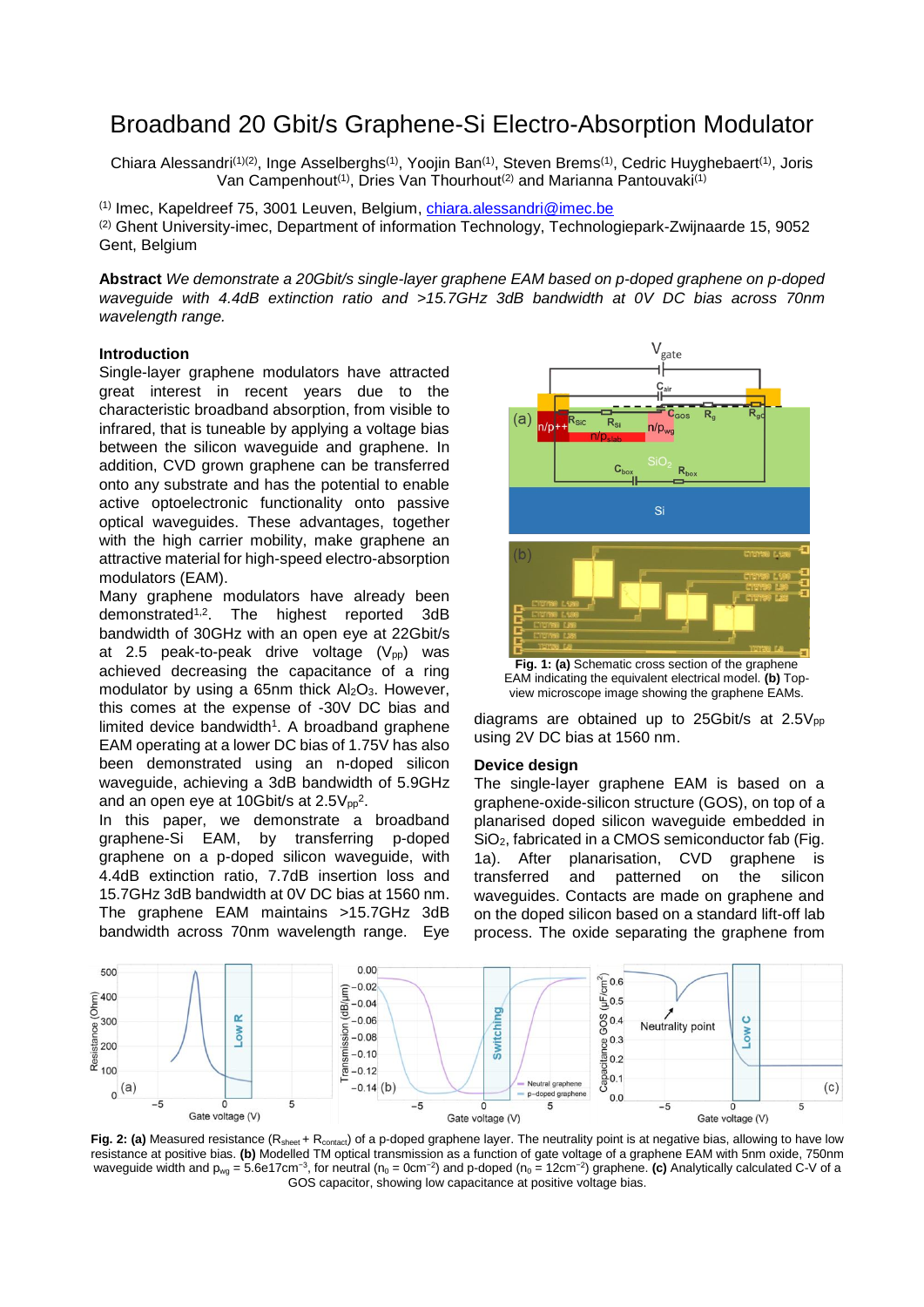

**Fig. 3: (a)** Transmission measurements from 1510nm to 1600nm of a reference waveguide and of unbiased graphene EAM devices with lengths of 25µm, 40µm, 50µm and 75µm, normalised to the peak of the reference waveguide. **(b)** Modulation efficiency (ER/L) of four graphene EAM, obtained by measuring the transmission spectrum from 1510nm to 1600nm at -4V ~ 4V voltage bias. **(c)** Transmission, normalised to the reference waveguide, as a function of voltage measured on a 50µm long graphene EAM at wavelengths ranging from 1520nm to 1600nm.

the Si waveguide is 5nm thick. The Pd contact to graphene and Ti contact to Si are used to apply an electric field across the GOS. Due to the electric field, charges are accumulated or depleted in the graphene layer, which allow to tune the graphene Fermi level and therefore the graphene absorption. The contacts are placed 2µm away from the waveguide and therefore have no impact on transmission loss.

Unpassivated graphene is typically highly p-doped due to environment and polymer contamination while processing<sup>3</sup> and dangling oxygen bonds in the SiO<sub>2</sub> below. Consequently, when an electric field is applied across the GOS capacitor by contacting graphene and Si as shown in Fig.1a, the graphene neutrality point is shifted towards negative voltage bias, leading to low resistance at low positive bias (Fig. 2a). The presence of p-doping on graphene presents an advantage also from an electro-optical point of view. In p-doped graphene the minimum of light transmission is shifted towards negative bias. As a result, the switching between on and off state occurs in the range of around 0V to low positive bias (~2V), instead of high forward or reverse bias. This behaviour is shown in the modelled transmission versus gate voltage graph in Fig.2b.

In order to minimise the graphene EAM capacitance at low forward bias, a p-doped Si waveguide can be used. The modelled capacitance as a function of voltage of such a GOS capacitor is plotted in Fig. 2c. The GOS capacitor operates in accumulation at negative DC bias and switches to depletion at low forward DC bias, resulting in lower capacitance in the operating region of the graphene EAM. For our devices we used  $p_{wg} = 5.6e17cm^{-3}$ .

## **Device static performance**

Transmission measurements of a reference waveguide without graphene and of unbiased graphene EAM devices with lengths of 25µm, 40µm, 50µm, 75µm were performed from 1510nm to 1610nm on waveguides optimised for TM polarised light, with waveguide width  $w_{wg} = 750$ nm (Fig.3a). The Gaussian shape of the spectrum is due to the wavelength dependence of the fiber grating coupler response, which limits the wavelength range of the measurement. The transmission scales linearly with the device length and the graphene absorption is  $0.12$  dB/ $\mu$ m. The modulation efficiency ( $ME = ER/L_{\text{device}}$ ) of the four devices, obtained by measuring the transmission spectrum from 1510nm to 1600nm at voltage bias ranging from -4V to 4V, is shown in Fig.3b. Values are consistent throughout the whole spectrum, ranging from 0.07dB/µm to 0.11dB/µm. Fig. 3c shows the normalised transmission versus applied voltage measured at different wavelengths for the 50µm long device. The insertion loss at 1560nm is 7.7dB and the extinction ratio is 4.4±0.3dB from 1520nm to 1600nm. The electro-optical switching in transmission occurs around 0V due to the pdoping in graphene.



**Fig. 4:** 3dB bandwidth measured at 0V DC bias from 1520nm to 1600nm on graphene EAM devices with lengths of 25µm, 40µm, 50µm and 75µm.



Fig. 5: S<sub>21</sub> frequency response measured at 0V DC bias on a 50µm graphene EAM device from 1520nm to 1600nm, normalised to the maximum at 1560nm.